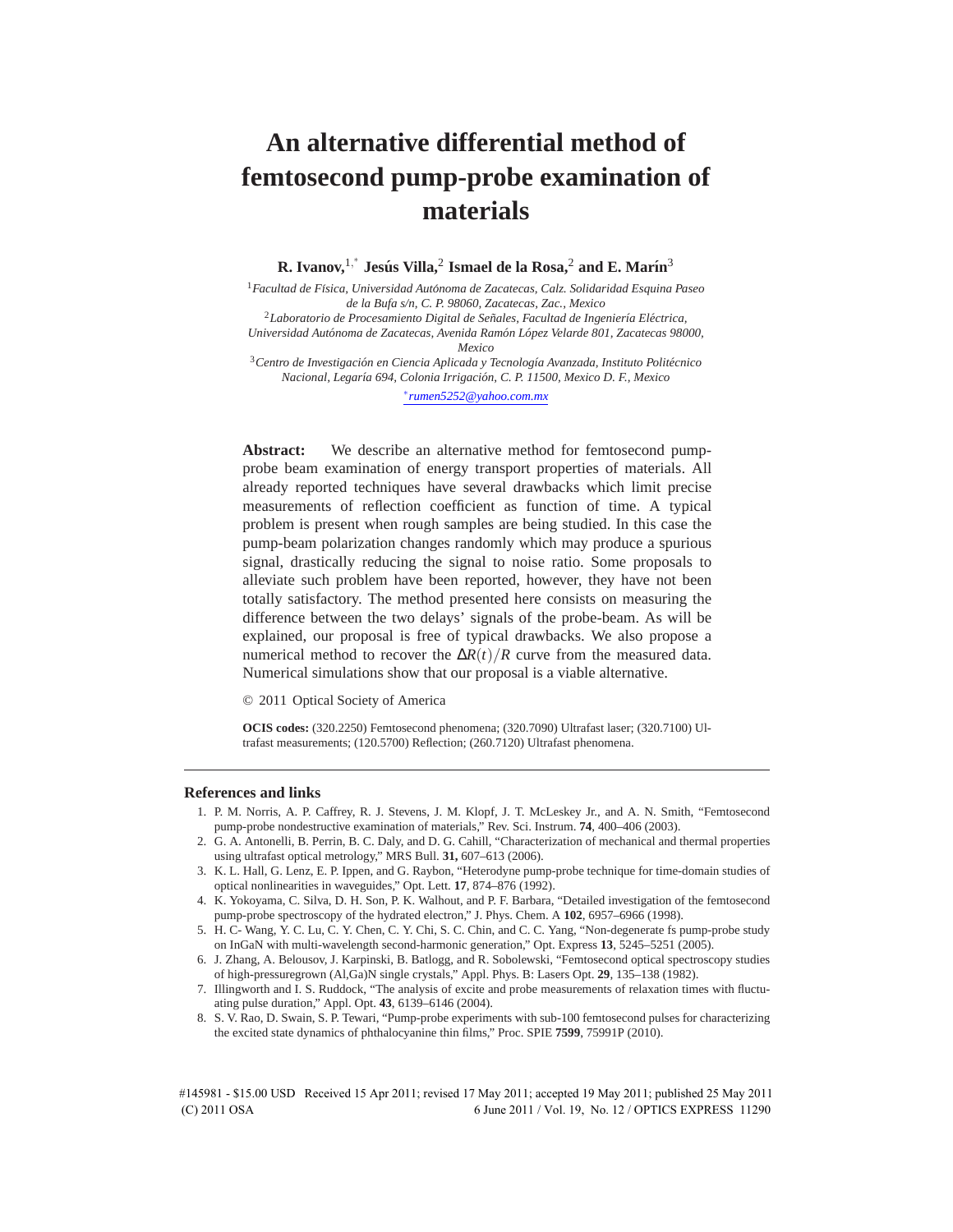- 9. A. Yu, X. Ye, D. Ionascu, W. Cao, and P. M. Champion, "Two-color pump-probe laser spectroscopy instrument with picosecond time-resolved electronic delay and extended scan range," Rev. Sci. Instrum. **76,** 114301 (2005).
- 10. K. Kang, Y. K. Koh, C. Chiritescu, X. Zheng, and D. G. Cahill, "Two-tint pump-probe measurements using a femtosecond laser oscillator and sharp-edged optical filters," Rev. Sci. Instrum. **79**, 114901 (2008).
- 11. B. Bousquet, L. Canioni, J. Plantard, and L. Sarger, "Collinear pump probe experiment, novel approach to ultrafast spectroscopy," Appl. Phys. B: Lasers Opt. **68**, 689–692 (1999).

## **1. Introduction**

The pump-probe beam method with femtoseconds pulsed lasers is a powerful tool to investigate energy transport properties of materials, such as thin films [1], nanostructures [2], waveguides [3], chemical processes [4], etc. A description of the typical setup for transient thermoreflectance and thermotransmission technique can be found in Ref. [1]. Figure (1) shows the temporal dependent ∆*R*(*t*)/*R*, induced by laser heating. The constant term *R* represents the optic-reflection coefficient while the time dependent ∆*R*(*t*) represents the optic-reflection coefficient due to the pump-beam  $(\Delta R(t) << R)$ .

The method reported in [1] works in the following way: A pulse train from the pump-beam is



Fig. 1. Time dependent  $\Delta(t)/R$  function (29 nm Pt/Si sample, photon wavelenght= 757 nm).

modulated through the acousto-optic modulator. This beam impinges on the sample changing its reflection coefficient. This time dependent change is measured with the probe-beam. The probe-beam's amplitude changes as ∆*R*(*t*)/*R* does due to the pulse delay variations realized by means of the displacements of the dove prism. The probe-beam crosses the polarizer whose polarization plane is oriented such that scattered pump-beam is attenuated, and probe-beam goes to the photo-detector. The averaged signal generated by the photo-detector is measured with the help of a lock-in amplifier. In this way the ∆*R*(*t*)/*R* curve is generated.

This method [1] have two main drawbacks. (1) The time resolution is equal or less than the pump-beam period. To increase the time resolution some authors have proposed the use of shorter pulsed lasers (down to 10 fs [5]), which could be a very expensive alternative. (2) As the Lock-in amplifier is synchronized at the pump-beam modulation frequency, another drawback is that when rough samples are studied, scattered light can not be eliminated by the polarizer which causes a low signal to noise ratio. There are several already reported methods to reduce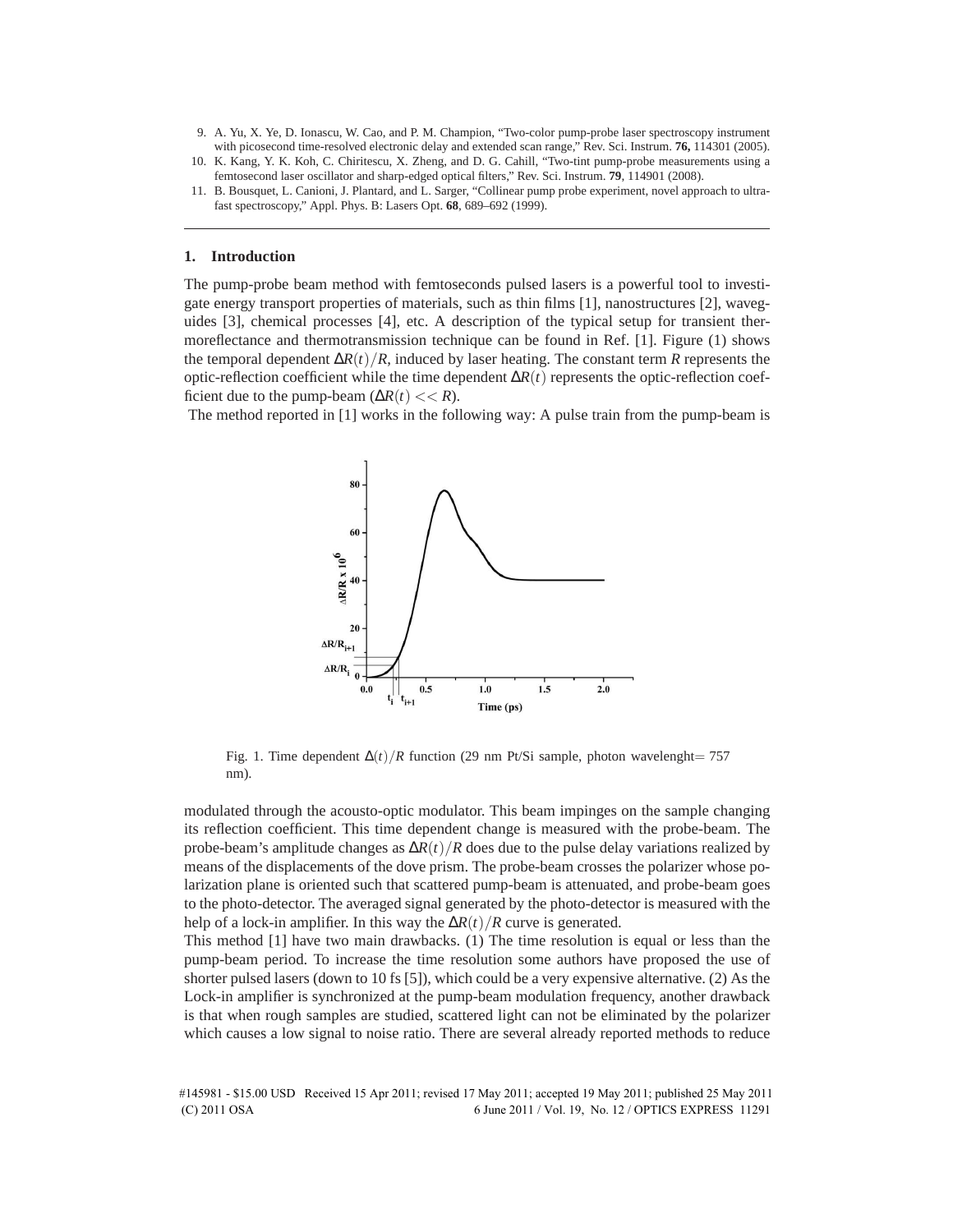this drawback which consist on separate the pump-beam and the probe-beam, duplicating the pump-beams' frequency and using filters to eliminate the scattered light [6, 7], using tunable lasers [8], using two synchronized lasers of different wave-lengths [9], using different parts of a beam's spectrum as pump-beam and sensor [10], and other interesting proposals [11]. These methods, however, are so expensive and/or they do not completely eliminate the drawback.

## **2. Description of the alternative method**

Unlike already reported methods, which modulate the pump-beam, our method depends on sine modulation of the probe-beam delay. In this way the lock-in amplifier detects the voltage amplitude given by the photodiode, which corresponds to the difference  $\Delta R/R_{i,i+1} = \Delta R/R_{i+1} - \Delta R/R_i$ . In Fig. (2) we show the experimental setup for this purpose. The laser (for example, MIRA-HP, Coherent) emits a pulsed beam with the following characteristics: pulse duration  $\sim$  190 fs, frequency=76 MHz, wave-length= 720 – 880 nm, mean optical power= 1.2 W. Light passes through the beamsplitter (for example, NT31-416, Edmund), pump-beam crosses through a variable gray filter (for example, NT63-048, Edmund), a lens focuses the pump-beam on the sample. The probe-beam passes through a variable gray filter and a  $\lambda/2$  plate to turn 90<sup>o</sup> its polarization plane, it is reflected by the vibrant reflector (for example, Broadband Hollow Retroreflector, model: UBBR2.5-1S, Newport) and reaches the sample. The vibrant reflector is coupled with a piezoelectric (for example, Nano-Mini, Mad City Labs Inc.) and a linear stage (for example, X - stage, model:M-IMS600LM, Newport). The vibrant reflector is connected to the lock-in's sine output through a driver (for example, Nano-Drive, Mad City Labs Inc.). The lock-in controls the piezo-shaker's oscillation frequency (∼ 100 Hz), while the driver controls the amplitude. The reflected and transmitted probe-beam crosses through the polarizers (for example, NT47-257, Edmund Optics) whose polarization planes are oriented to reduce the scattered light of the pump-beam, and finally arrives to the photodetectors (for example, FDS1010-CAL, Thorlabs). The electrical signal generated by the photodetectors is low-pass filtered (frequency cut∼ 200 Hz) and detected by the lock-in amplifier (for example, SR830, Stanford Research Systems). Owing to vibrations of the holow retroreflector, probe-beam has a modulated delay (Fig. (3)).

The constant delay is adjusted by means of x-stage (range of  $0 - 1$  m, resolution of 3  $\mu$ m or less) with limits of  $0 - 3$  ns, resolution of 10 fs. The sine delay depends on piezo-shaker's oscillation (peak to peak movements ranging from  $3 \mu$ m to  $300 \mu$ m, resolution of  $30 \text{ nm}$ , delay of 10 fs - 1 ps, resolution of 0.1 fs) whose amplitude is much lower than constant delay's amplitude.

The probe-beam intensity reflected from the sample have the following components:

- (1) Pulses of duration of femtoseconds  $(R_p \text{ component})$  which come from the scattered pump-beam whose amplitude is constant.
- (2) Pulse train of reflected probe-beam (∆*RDC* component) whose delay is time independent but dependent on x-stage position.
- (3) Pulse train of reflected probe-beam (∆*RAC*(*t*) component) whose delay is time dependent owing to piezo-shaker's oscillation.

The *R<sup>p</sup>* component is detected by the photodiode after being attenuated by the polarizer. As the photodiode averages the light intensity over time, its output voltage is constant, so this voltage component is not affected by the low-pass filter. Owing that the Lock-in's input works in AC mode, this voltage component is not present in the output. Due to the polarizer, which reduces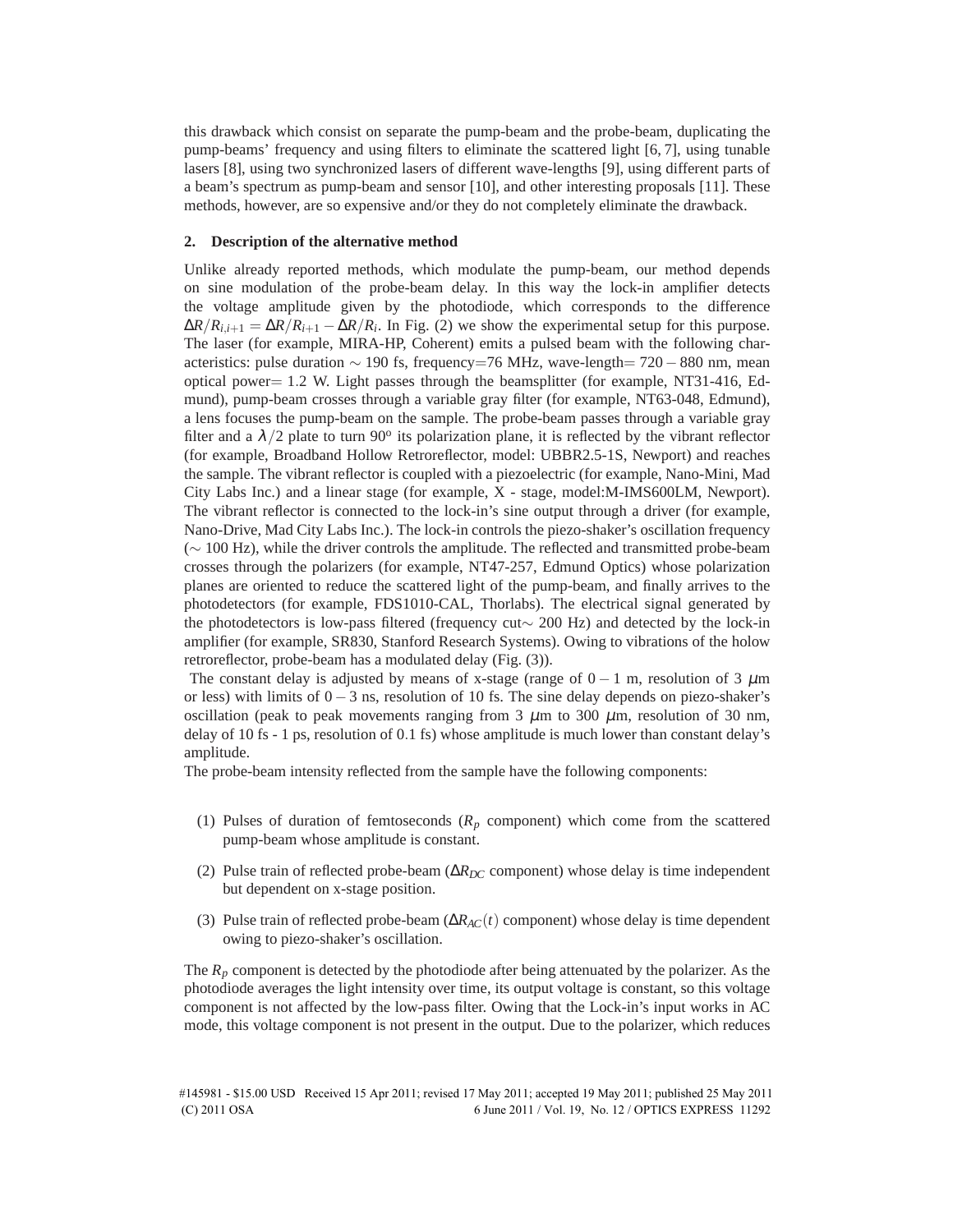

Fig. 2. Experimental setup for the proposed transient thermoreflectance and transient thermotransmission technique.



Fig. 3. The total probe-beam delay as a function of the time.

the light intensity, the photodiode is not saturated by  $R_p$  component. Similarly, the  $\Delta R_{DC}$  component, which is not time dependent, is not present in the Lock-in's output.

On the other hand the time dependent ∆*RAC*(*t*) component, makes the photodiode to produce an AC voltage of a given frequency (for example 100 Hz), being this voltage signal present in the Lock-in's output.

The following two points resume the advantages of the proposal: (1) It is possible to have a better time resolution than the pulse width. (2) Noise caused by rough samples can be eliminated.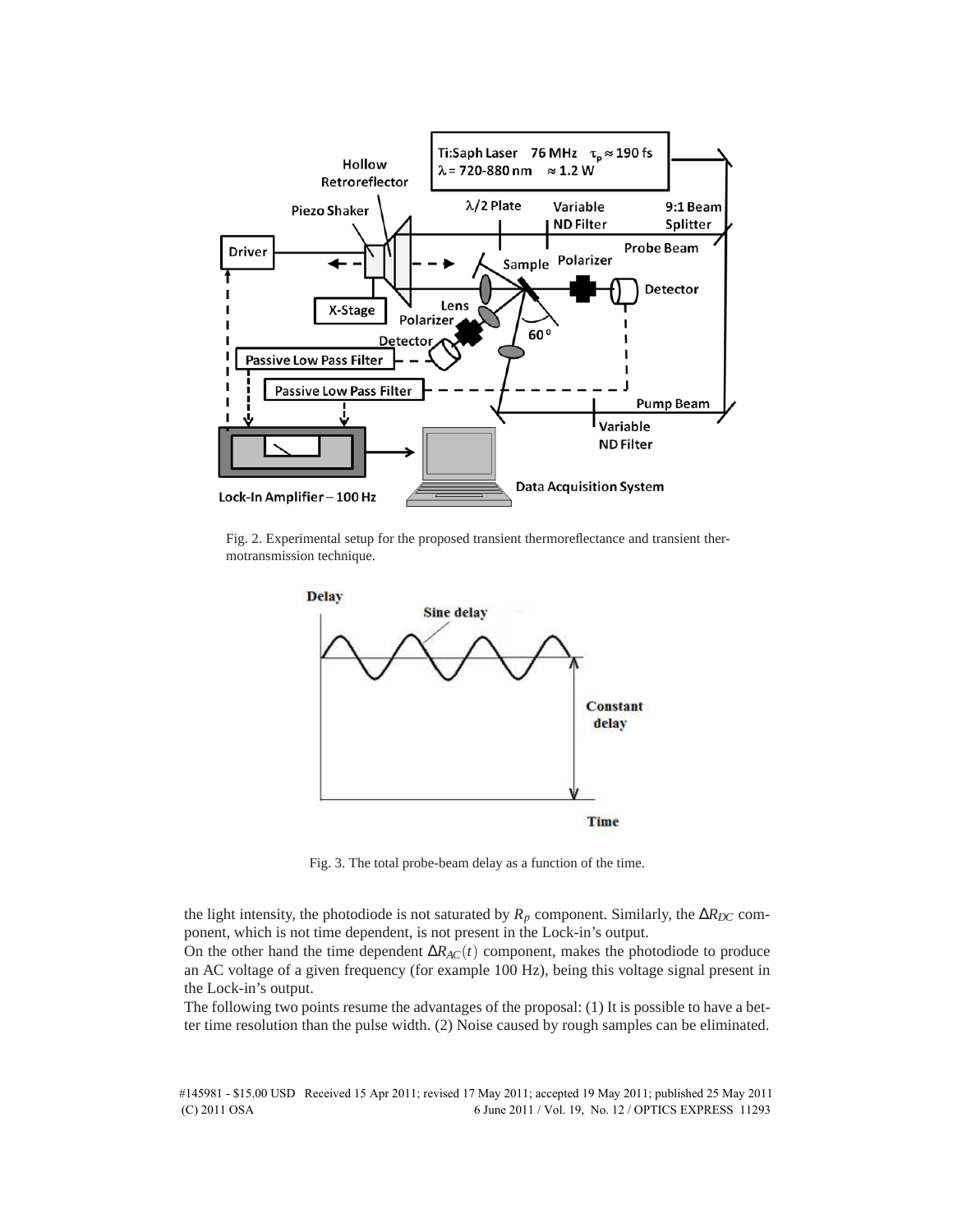#### **3. The theory**

To theoretically describe our proposal in a simpler manner, we start by supposing that piezoshaker's movement is performed instantly (not as a sine function). In this way we can represent the time delay as a discrete time series *t<sup>i</sup>* . Owing that Lock-in only detects fundamental harmonic of the signal, this supposition can by applicable. We will also consider only ∆*R*(*t*) graphs (*i. e.* excluding the non-modulated reflection coefficient *R*). A graph of  $\Delta R(t)/R$  is shown in Fig. (4). As laser pulses are Gaussian, we can represent the probe-beam intensity as



Fig. 4. Reflection coefficient  $\Delta R(t)/R$  and the probe-beam for delays  $t_{i+1}$  and  $t_i$  as a time function (data were taken from Fig. (4) in Ref. [1]).

$$
I(t) = A \cdot \exp\left[-\frac{(t - t_0)^2}{2\sigma^2}\right],
$$
\n(1)

where  $t_0$  may represent delays  $t_i$  or  $t_{i+1}$  (Fig. (4)). From now, we will represent intensities at instants  $t_i$  and  $t_{i+1}$  as  $I(t,t_i)$  and  $I(t,t_{i+1})$  respectively. Supposing that reflection coefficient is  $R + \Delta R(t)$  after probe-beam is reflected by the sample, then reflected light intensities can be represented by

$$
I_{R,i}(t) = [R + \Delta R(t)] \cdot I(t,t_i) = R \cdot I(t,t_i) + \Delta R(t)I(t,t_i),
$$
\n(2)

$$
I_{R,i+1}(t) = [R + \Delta R(t)] \cdot I(t, t_{i+1}) = R \cdot I(t, t_{i+1}) + \Delta R(t)I(t, t_{i+1}).
$$
\n(3)

As we can see, first term in right hand of both equations do not change with the time delay so that a DC signal is generated by photodiode which is not detected by Lock-in. On the other hand, second term in right hand of both equations (Fig. (5)) makes the photodiode to produce a time dependent voltage signal which may be represented by

$$
V(t) = k \cdot I(t) \tag{4}
$$

where *k* is a constant. Knowing that photodiode averages over time, then voltages produced by this device can be modelled as

$$
\overline{V_{R,i}} = k \cdot \left[ R \cdot \overline{I(t, t_i)} + \overline{\Delta R(t) I(t, t_i)} \right],
$$
\n(5)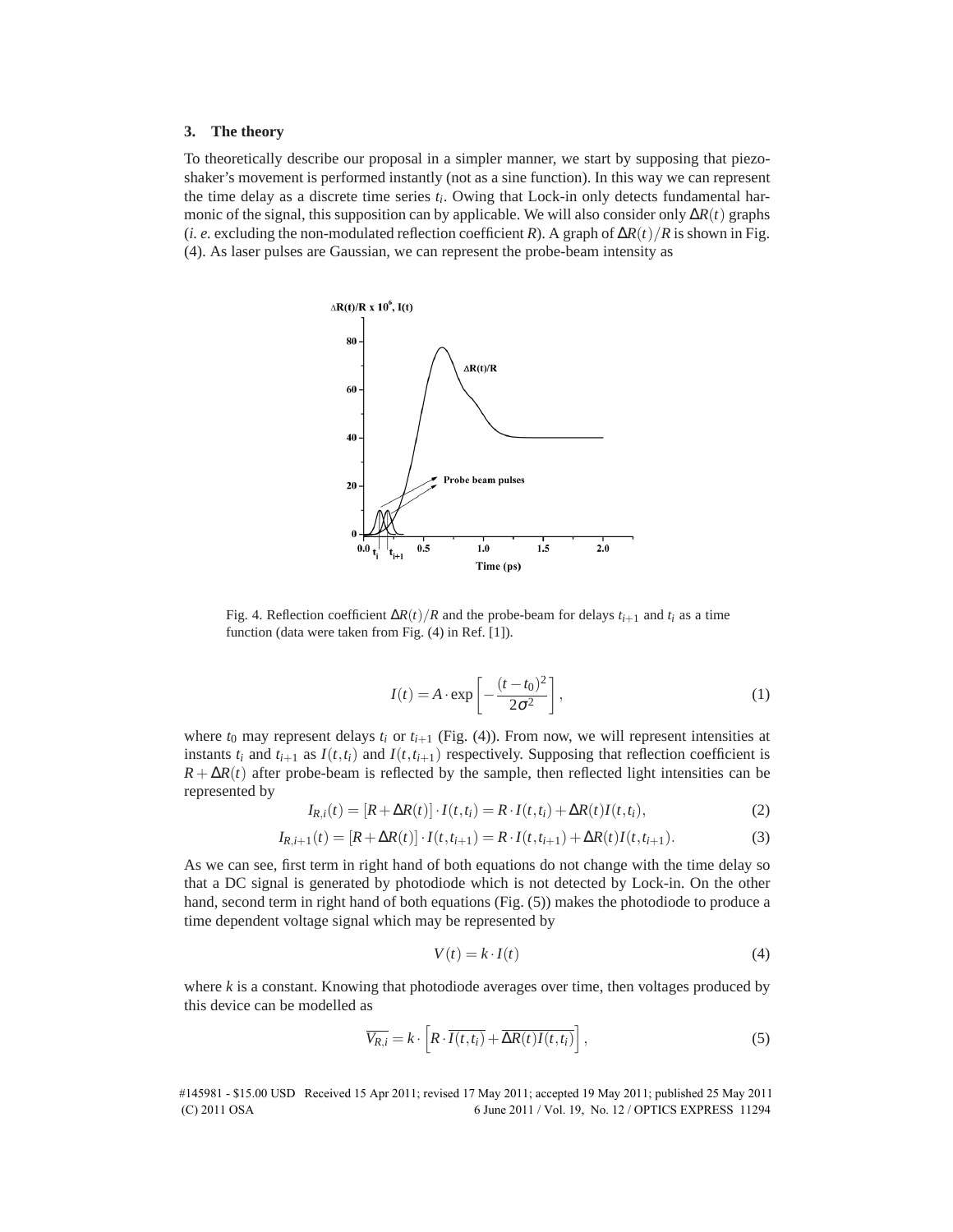$$
\overline{V_{R,i+1}} = k \cdot \left[ R \cdot \overline{I(t, t_{i+1})} + \overline{\Delta R(t)I(t, t_{i+1})} \right].
$$
 (6)

Figure (5b) shows the voltage produced by photodiode, which is composed by a DC component



Fig. 5. Reflection coefficient  $\Delta R(t)/R$  and the probe-beam for delays  $t_{i+1}$  and  $t_i$  as a time function (data were taken from Fig. (4) in Ref. [1]).

and a pulse train whose amplitude is synchronized with the frequency of modulation. As Lock-in works in AC mode, it only detects the time dependent voltage *VDP* whose amplitude is

$$
Ampl(V_{DP}) = \overline{V_{R,i+1}} - \overline{V_{R,i}}
$$
  
=  $k \cdot \left[ \overline{\Delta R(t)I(t, t_{i+1})} - \overline{\Delta R(t)I(t, t_i)} \right]$   
=  $k \cdot \overline{\Delta R(t) [I(t, t_{i+1}) - \Delta R(t)I(t, t_i)]}$ . (7)

Then, Lock-in has an output voltage *VLI*:

$$
V_{LI,i,i+1} = \frac{BkA}{T} \int_0^T \left( \exp\left[ -\frac{(t - t_{i+1})^2}{2\sigma^2} \right] - \exp\left[ -\frac{(t - t_i)^2}{2\sigma^2} \right] \right) \Delta R(t) dt.
$$
 (8)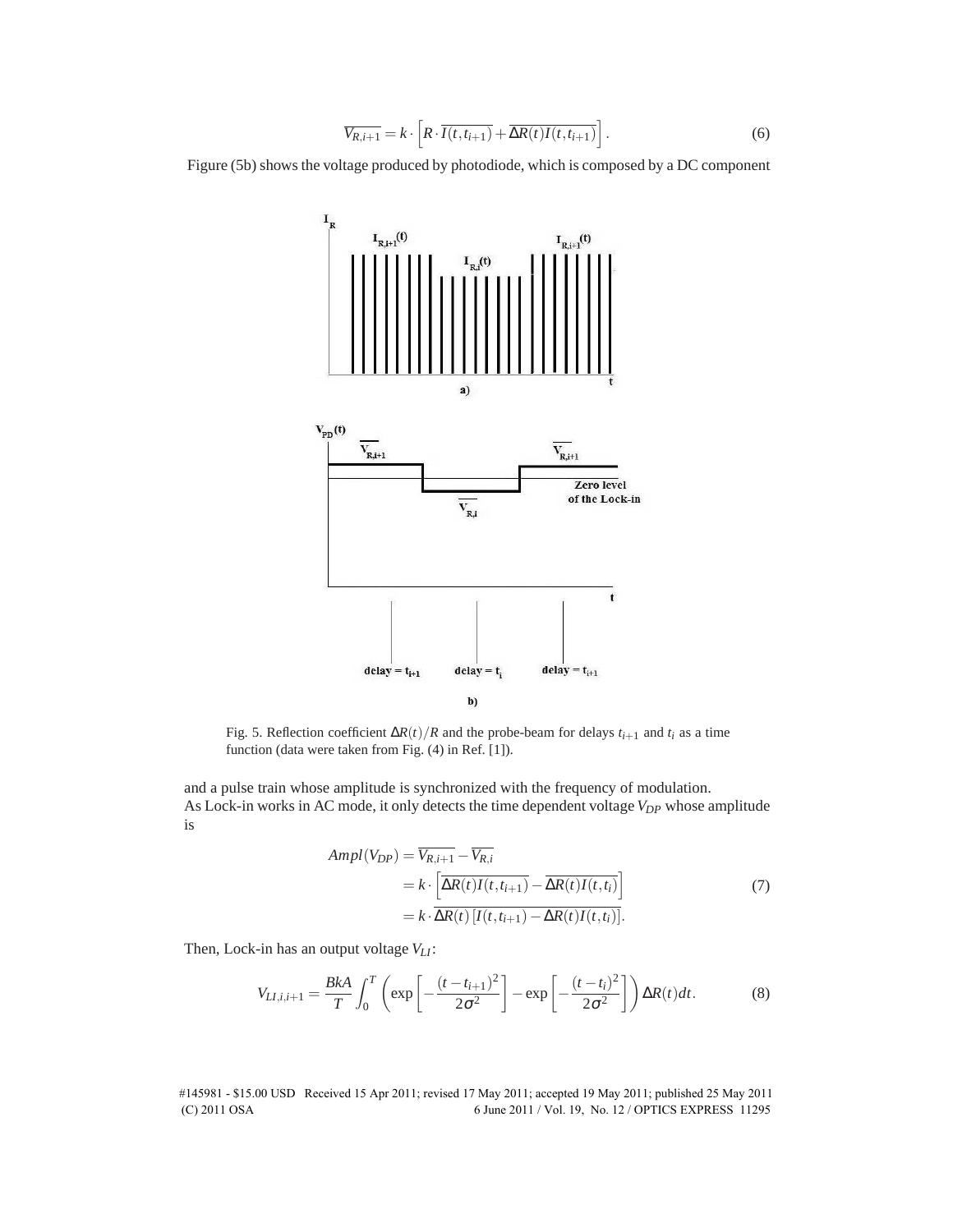Taking in to account that Gauss functions rapidly decreases around the mean, we can rewrite (8) as

$$
V_{LI,i,i+1} = \frac{BkA}{T} \int_{-\infty}^{+\infty} \left( \exp\left[ -\frac{(t - t_{i+1})^2}{2\sigma^2} \right] - \exp\left[ -\frac{(t - t_i)^2}{2\sigma^2} \right] \right) \Delta R(t) dt.
$$
 (9)

## **4.** An algorithm to determine  $\Delta R(t)$

### *4.1. Description of the technique*

Although the experimental technique proposed here to analyze energy transport properties in materials may avoid the problems of other already reported techniques, the main drawback is that the signal  $\Delta R(t)$  is encoded in  $V_{L1,i,i+1}$  (equation (9)). We may define our technique as a translation of an experimental problem to a mathematical one. From the analytical point of view, solving  $\Delta R(t)$  from equation (9) may be an extremely difficult problem, however, obtaining a set of measures of  $V_{L1,i,i+1}$  and making some approximations, we may develop a numerical algorithm which can give us a good approximation to ∆*R*(*t*).

In order to simplify the notation to explain the following numerical algorithm, we rename the following functions in equation (9):  $A(t) = \Delta R(t)$  and  $B(t) = V_{LI}$ . Also, we suppose that  $\frac{BkA}{T} = 1$ , and assume that *V<sub>LI</sub>* is measured at discrete times  $t_i$ , where  $i = 1, 2, ..., m$ . On the other hand, establishing that zero mean Gaussian functions are negligible for  $|t| > 5\sigma$ , and assuming that  $t_{i+1} - t_i < 10$  (femtoseconds), then we may approximate (9) with

$$
B(t_{i+1}) \approx \int_{t_i-5\sigma}^{t_{i+1}+5\sigma} G_{i+1}(t)A(t)dt, \quad i = 1, 2, ..., m,
$$
 (10)

where

$$
G_{i+1}(t) = \exp\left[-\frac{(t - t_{i+1})^2}{2\sigma^2}\right] - \exp\left[-\frac{(t - t_i)^2}{2\sigma^2}\right].
$$
 (11)

Let  $A(t)$  be represented by a polynomial function, that is,

$$
A(t) \approx \sum_{k=0}^{L} a_k t^k.
$$
 (12)

Now, we may also approximate (9) with

$$
B(t_{i+1}) \approx \sum_{k=0}^{L} a_k \int_{t_i-5\sigma}^{t_{i+1}+5\sigma} G_{i+1}(t) t^k dt.
$$
 (13)

Given that we have a set of data pairs  $\left(\sum_{k=0}^{L} a_k \int_{t_i-5\sigma}^{t_{i+1}+5\sigma} G_{i+1}(t) t^k dt, B(t_{i+1})\right)$ , we may visualize the estimation of coefficients  $a_k$  as an optimization problem of the following cost-function

$$
U(a_0, a_1, \dots, a_L) = \sum_{i=1}^m \left[ \sum_{k=0}^L a_k \int_{t_i - 5\sigma}^{t_{i+1} + 5\sigma} G_{i+1}(t) t^k dt - B(t_{i+1}) \right]^2.
$$
 (14)

To minimize the square error, we set

$$
\frac{\partial U}{\partial a_j} = 2 \sum_{i=1}^m \left[ \sum_{k=0}^L a_k \int_{t_i - 5\sigma}^{t_{i+1} + 5\sigma} G_{i+1}(t) t^k dt - B(t_{i+1}) \right] \int_{t_i - 5\sigma}^{t_{i+1} + 5\sigma} G_{i+1}(t) t^j dt = 0, \quad (15)
$$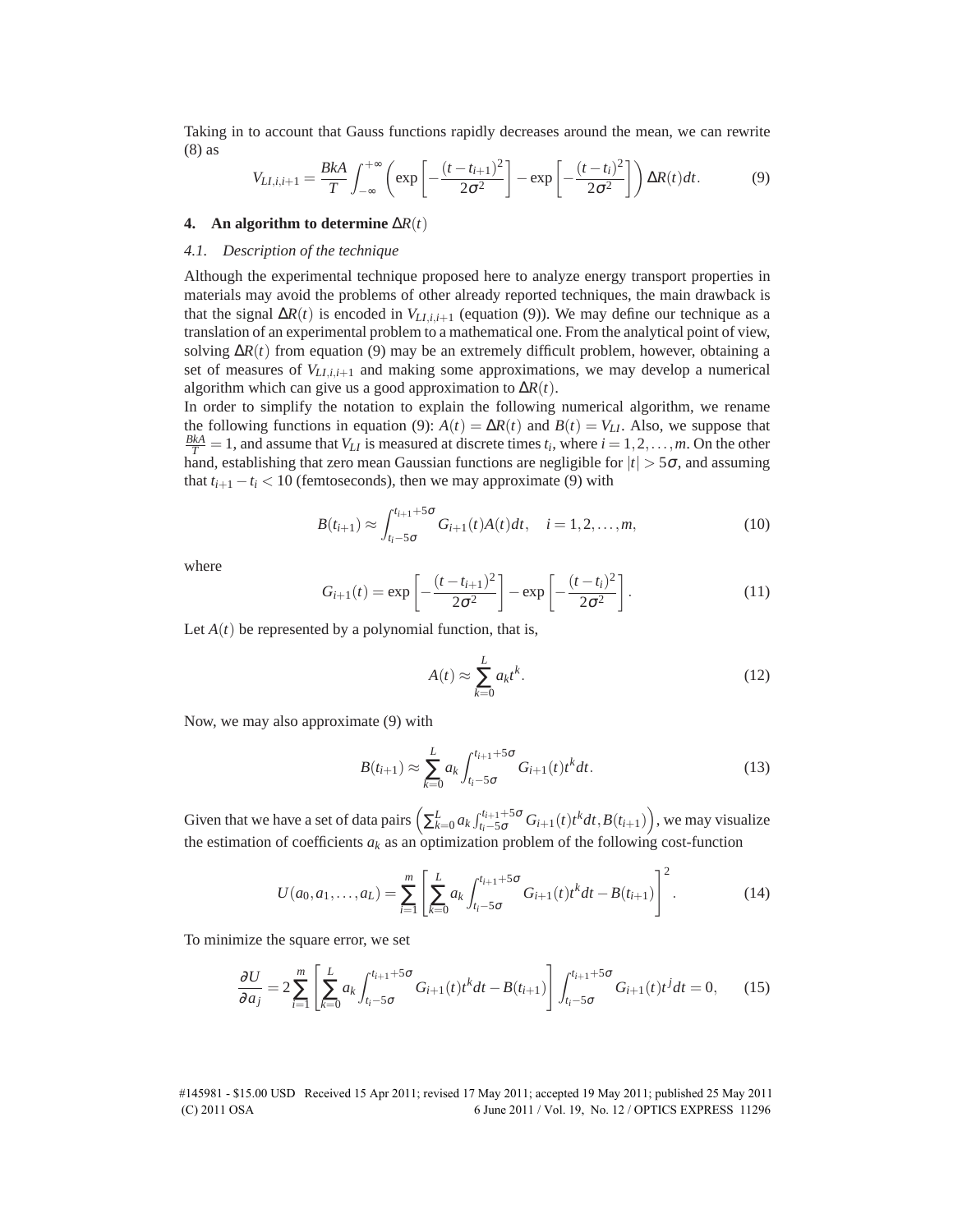for  $j = 0, 1, ..., L$ . Defining  $\psi_{i,k} = \int_{t_i-5\sigma}^{t_{i+1}+5\sigma} G_{i+1}(t) t^k dt$  and  $\psi_{i,j} = \int_{t_i-5\sigma}^{t_{i+1}+5\sigma} G_{i+1}(t) t^j dt$ , we can rewrite (15) as

$$
\sum_{i=1}^{m} \left[ \sum_{k=0}^{L} a_k \psi_{i,k} \right] \psi_{i,j} - \sum_{i=1}^{m} B(t_{i+1}) \psi_{i,j} = 0.
$$
 (16)

Finally, interchanging the summations and rearranging (16), we obtain

$$
\sum_{k=0}^{L} \left[ \sum_{i=1}^{m} \psi_{i,k} \psi_{i,j} \right] a_k = \sum_{i=1}^{m} B(t_{i+1}) \psi_{i,j}, \quad j = 0, 1, \dots, L,
$$
\n(17)

which represents a simple linear system.

#### *4.2. Numerical experiments*

Consider an experiment whose results are like those obtained in Ref. [1], which represent the optical reflection of the surface under test, for example the theoretical graph corresponding to photon wavelength equal to 757 nm (see Ref. [1]). Figure (6) shows the graphs of simulated *A*(*t<sub>i</sub>*) and *B*(*t<sub>i</sub>*) for *m* = 201. In this case  $t_{i+1} - t_i = 10$  (fs) and  $\sigma = \frac{100}{2.35}$  (fs). Figure (6b) shows the graphs of the theoretical and the recovered  $A(t_i)$ , using the algorithm with  $L = 21$ .

To evaluate the performance of the algorithm for estimating  $A(t_i)$  from the observed data  $B(t_i)$ ,



Fig. 6. (a) Theoretical graph of  $A(t_i)$  and the graph of  $B(t_i)$  computed with equation (10) for  $m = 201$ . (b) Graphs of the theoretical and recovered  $A(t_i)$  for  $L = 21$ .

it must be established a signal-quality measures by means of an error metrics. In our case, to compare the reconstructed signal with the ideal, we used the normalized root-mean-square error (NRMSE), which is defined as

$$
NRMSE = \sqrt{\frac{\sum |f_t - f_c|^2}{\sum |f_t|^2}} \times 100,
$$
\n(18)

where  $f_t$  and  $f_c$  represent the theoretical and the recovered signal respectively. A better approximation to theoretical  $A(t_i)$  depends on the polynomial degree L in equation (13). A simple analysis of the error for several values of  $L$  is shown in the graphs of Fig.  $(7)$ . In Fig. (7a) we can observe that *L*-NRMSE are not monotonic decreasing graphs, so that a large value